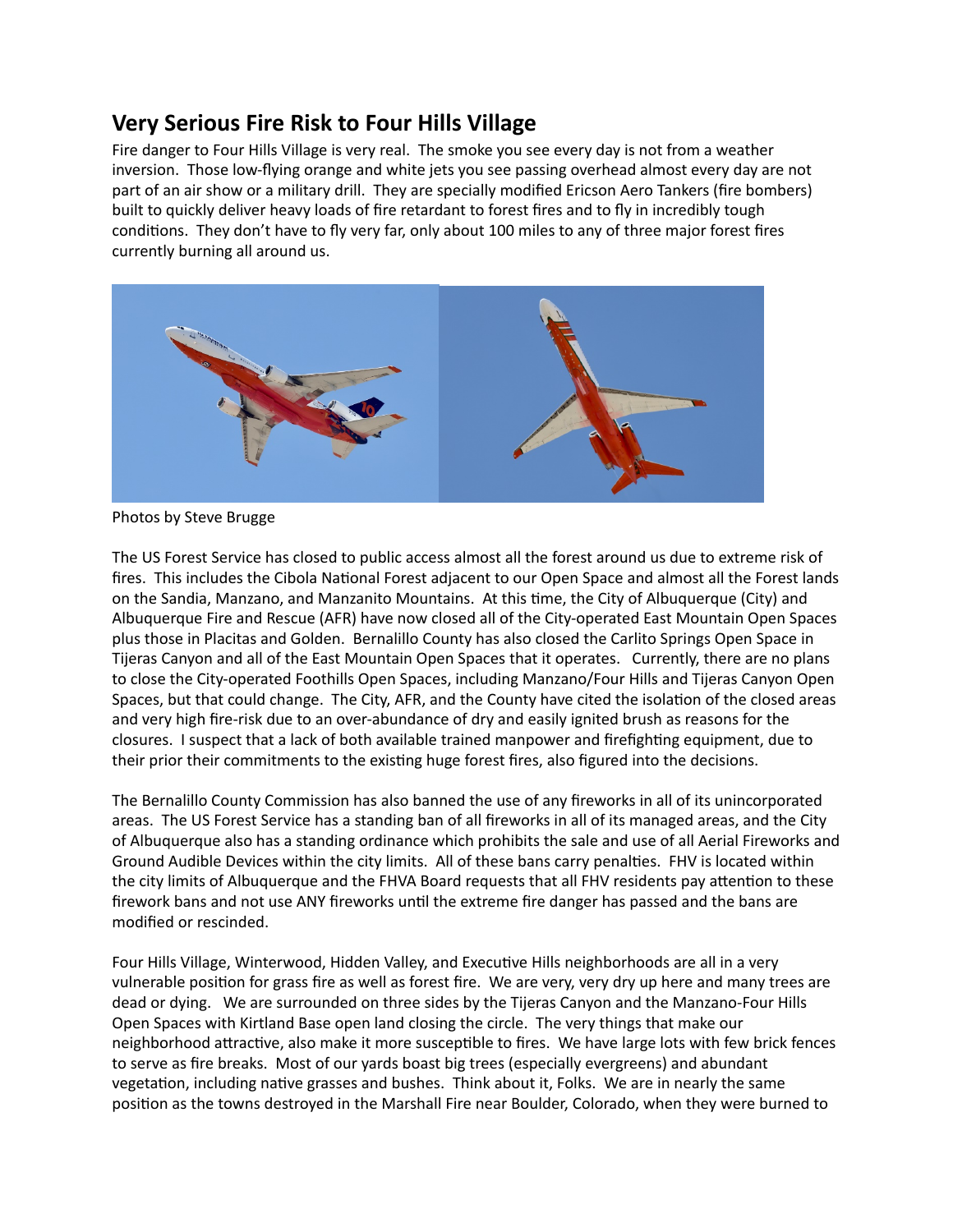the ground at the end of last year. At least 1,100 homes were lost in matter of hours. Like the former community of Superior, our community is built against Open Space and US Forest, our streets are convoluted, and we have only one way in and out of the neighborhood.

Fire risk in our neighborhood is further compounded by our area's predilection for strong Canyon Winds which can push fires to spread quickly. A rule of thumb for the speed at which brush fire will spread is 10% of the wind speed. For example, if winds are 30 MPH, the fire will advance at 3 MPH. That would be a moving fire front that could take out the width of 7-8 house lots every hour! We dodged a bullet this week when on Tuesday, May 17, a 10+-acre grass fire started on the Base which already had fire restrictions in place. Fortunately, it was quickly contained.

So, what can we do? Fire proof your yards and homes and, especially, WATER YOUR TREES and dry areas next to your house. If possible, don't waste water by using sprayer-type or oscillating sprinklers as the water will evaporate too quickly to be of much use. Instead, use drip systems, soaker hoses, or hand water near the roots of your trees and plants. The amount of water needed by each tree and shrub varies by its species, age, and the soil conditions in which it is planted. If you have questions on the amounts of water needed or the best watering techniques, consult your favorite nursery or contact the NM Office of the State Engineer Water Use & Conservation Bureau\*, the Albuquerque Bernalillo County Water Utility Authority (contact info on your water bill), or go on line with the New Mexico State University (NMSU): https://aces.nmsu.edu/desertblooms/.

Look at your trees. Not only are many dying from lack of water, but in their weakened state, insects are having a field day attacking trees, especially the pine trees. If you have dead or dying trees, or trees with dead limbs, call in a tree service company to treat or remove these fire hazards. Remember, a dead evergreen tree can ignite from a spark in less than 11 seconds.

If you think additional watering or tree service companies are expensive, ponder this: a single 5-foot-tall pinon tree now costs about \$500. That cost comes on top of the costs to remove a dead tree and deliver/install the new tree. The replacement cost of a single tree is really closer to \$1,000. Furthermore, what will it cost to replace your home if we do have the unfortunate luck to be caught up in a serious brush fire?

I reached out to Jim Sattler, City of Albuquerque Assistant Open Space Director, for fire prevention tips and he passed along the following information:

Some practical tips are to clear dead vegetation off your property (important not to dump it into Open Space! That happens a lot!), clear vegetation from around the house itself, limb up trees to help reduce the risk of a ground fire getting into the trees, trim up trees and shrubs that might be hanging over into Open Space. For additional information on how to create a Firewise home go to the following link (You may have to type it in on your device -RG):

## [https://www.iafc.org/docs/default-source/pdf/wild\\_haveafirewisehome.pdf?sfvrsn=d1b9a00d\\_0](https://www.iafc.org/docs/default-source/pdf/wild_haveafirewisehome.pdf?sfvrsn=d1b9a00d_0)

In our Open Spaces, neighbors can help by keeping their eyes open and reporting fires immediately to 911 and calling 311 to report illegal camping on Open Space. Try to give as much information on the location as possible including GPS coordinates.

In summary, pay attention to fire warnings! Protect your home, your family, and your neighbors by taking steps to remove combustible vegetation and trash near your house. Water your trees and treat or